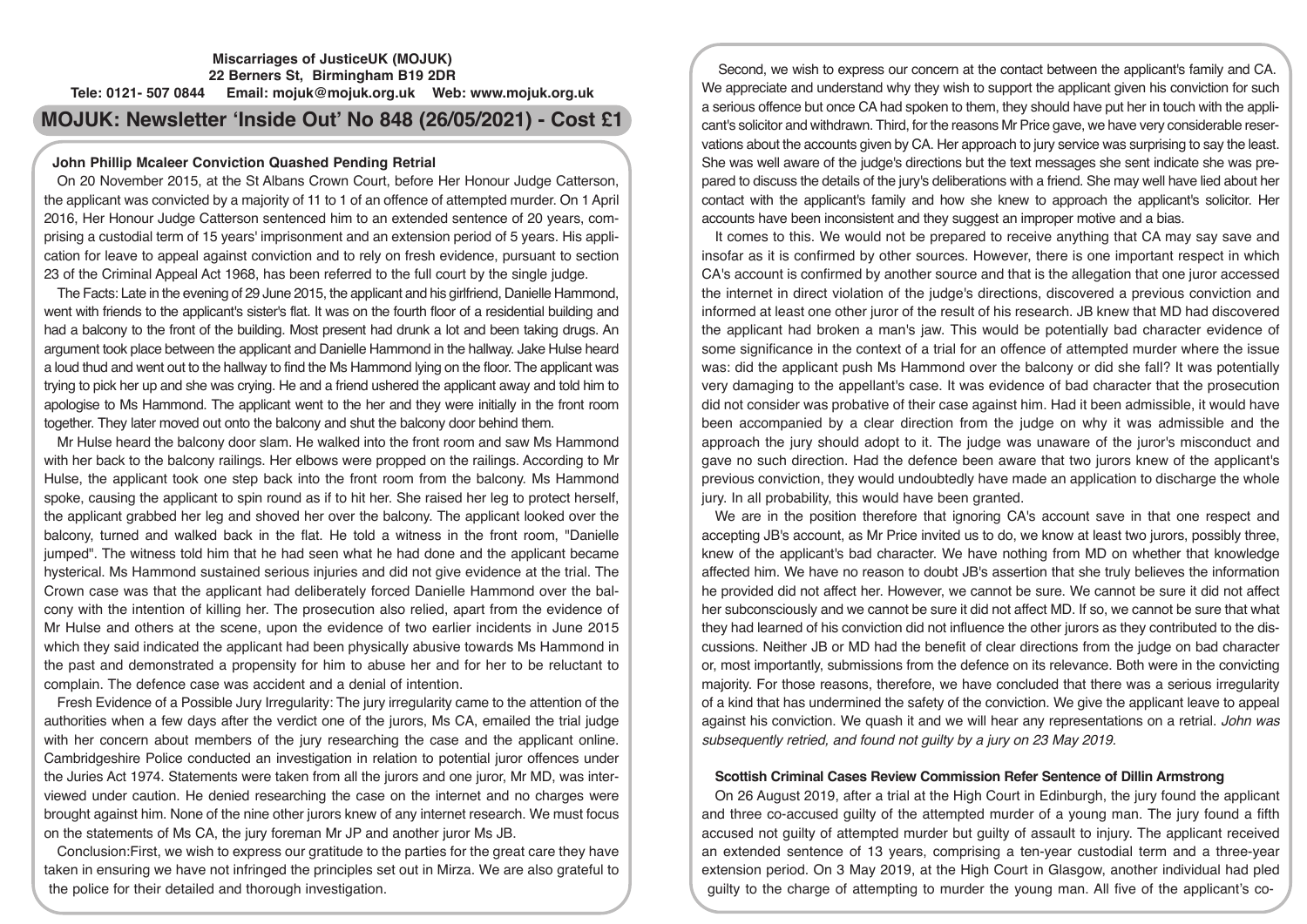offenders had their sentences quashed on appeal and reduced sentences substituted in their place. The Commission concluded that the principle of comparative justice was breached in this case. The Commission was satisfied that, had the applicant's appeal been heard alongside the appeals of his co-offenders, the applicant's sentence would have been reduced to some extent, to reflect the reduced sentences that his co-offenders received on appeal. Accordingly, the Commission believes there may have been a miscarriage of justice in the applicant's sentence. The Commission also believes it is in the interests of justice that the case be referred to the High Court for determination. In accordance with the Commission's statutory obligations, a statement of reasons for its decision has been sent to the applicant, the High Court, the Lord Advocate and Crown Office. The Commission has no power under its founding statute to make copies of its statements of reasons available to the public. This release is for information purposes only and the content of this news release should not be treated as forming part of the Commission's statement of reasons.

### **Prisoner Death Investigations**

Prisoner mortality rates are up to 50% higher than in the wider community, and prisons are 'uniquely liable to abuses and distortion of power'. Prisoner deaths represent 'the extreme end of a continuum of near-deaths and injuries, creating important learning which could avert further deaths, 'risks to custodial health and safety generally' and risks to societies. International law imposes obligations to investigate prisoner deaths. These investigations deserve further attention by lawmakers globally.

The investigation of deaths occurring in unnatural, surprising and unclear circumstances is an important area. Death investigations matter for myriads of reasons, including legal accountability for risky practices, individuals and institutions; public health and safety; systemic institutional concerns and unaddressed risks; medical care quality; to address community concerns; and for bereaved individuals' understanding). If deaths are not effectively investigated, and suitable remedial action is not taken to respond to findings and recommendation by coroners, 'the adverse consequences for the general community can be disastrous'.

 Every prisoner death investigation provides a window to identify, organise and apply learning to safeguard prisons and societies. At present, an accountability deficit stretches across the criminal justice system and its overseers due to limited efficacy at preventing future deaths. There is an international need to develop best practice for investigating deaths in detention, which should consider how to stimulate penal change through death investigations.

To support the UK's compliance with Article 2 of the European Convention on Human Rights (ECHR), which protects the right to life, the Prisons and Probation Ombudsman (PPO) has investigated prisoner deaths in England and Wales since 2004. Ombudsman's institutions oversee prisons worldwide and provide unelected accountability mechanisms, operating at the intersections of public administration and administrative law. Ombudsman's institutions hold the substantive potential to shape imprisonment but have not received commensurate political attention. Not all Ombudsman's institutions investigate deaths. As 'standard Ombudsman's territory' prisoner complaints have generated some to limited knowledge.

Prisons and Probation Ombudsman (PPO) are examining the PPO's success at establishing feedback loops through prisoner death investigations. To identify potential to extend self-conscious, confident communication work early in the investigation across PPO investigators; communicate praise as well as deficits to prison staff throughout investigations; adjust template PPO recommendations. An evidence base to inform recommendations is urgently required and holds the potential to produce a step-change in (inter)national prison oversight practices worldwide.

## **Four in Five Female Prisoners in Scotland Found to Have History of Head Injury**

Libby Brooks, Guardian: Four in five female prisoners in Scotland have a history of significant head injury, with sustained domestic abuse the most likely cause, according to research that experts argue bolsters the case for routine screening of inmates. The study – led by Glasgow University, funded by the Scottish government and published in the Lancet Psychiatry – also found that violent criminal behaviour was three times more likely in women with a history of significant head injury, and that these women spent three times longer in prison. The work adds to a growing body of research on the over-representation of people with brain injuries in the prison population, in particular among women.

Domestic violence was cited by 89% of survey participants who reported repeat head injuries. Two-thirds (66%) reported repeat head injuries over many years, and 40% had an associated disability. A first head injury before the age of 15 was reported by 69% of the women. Common effects of significant head injury include the impairment of information processing, impulsivity and egocentricity, which can increase the risk of offending. Injuries incurred before adulthood can affect how the brain matures. For the study, researchers interviewed 109 women – around a quarter of Scotland's female prison population – between 2018 and 2019 and assessed them for a history of head injury as well as for disability and mental and physical health conditions. Almost all participants in the study, 95%, reported a history of abuse, with more than half reporting sexual abuse in childhood and 46% reporting sexual abuse in adulthood. A history of alcohol or drug misuse was common, and 92% complained of mental health difficulties, with anxiety and depression the most common.

Tom McMillan, a professor of clinical neuropsychology at Glasgow University and the lead author of the study, said: "It is already recognised that women in prison are vulnerable because of histories of abuse and substance misuse. However, this research shows that a history of significant head injury is also a vulnerability and needs to be included when considering mental health needs and in developing criminal justice policy. "We need routine screening to identify women with serious head injuries, and also to educate them, as they often don't realise that repeated knocks have an impact. We know that the Prison Service is considering placement and custody for women more generally, and this really needs to be included in their assessment."

## **HMP High Down –Significant Concerns About Treatment and Conditions of Prisoners**

There had been no prisoner or staff deaths due to COVID-19, but hundreds of prisoners had been isolated following possible contact with infection during the months before the inspection. They had faced isolation periods of 10 days with no time out of cell at all other than a weekly shower. A good number had experienced these levels of isolation two or three times with irregular welfare checks. Recorded levels of self-harm had reduced during the pandemic and violence had decreased, but use of force by staff remained at pre-pandemic levels – much, the report noted, occurring when prisoners refused to return to cells after short periods unlocked.

Health care provision was poor and caused serious concern for inspectors. There had been a lack of consistent leadership, severe staff shortages and health care staff said they felt compromised by the unmanageable demands on their time. Progress had been too slow to provide prisoners with purposeful activity 12 months into COVID-19 restrictions. Most prisoners still had only one hour out of their cells each day, sometimes less when time in the open air was cancelled. It had taken five months to launch in-cell education packs.

The work of the offender management unit was fundamentally undermined by the decision to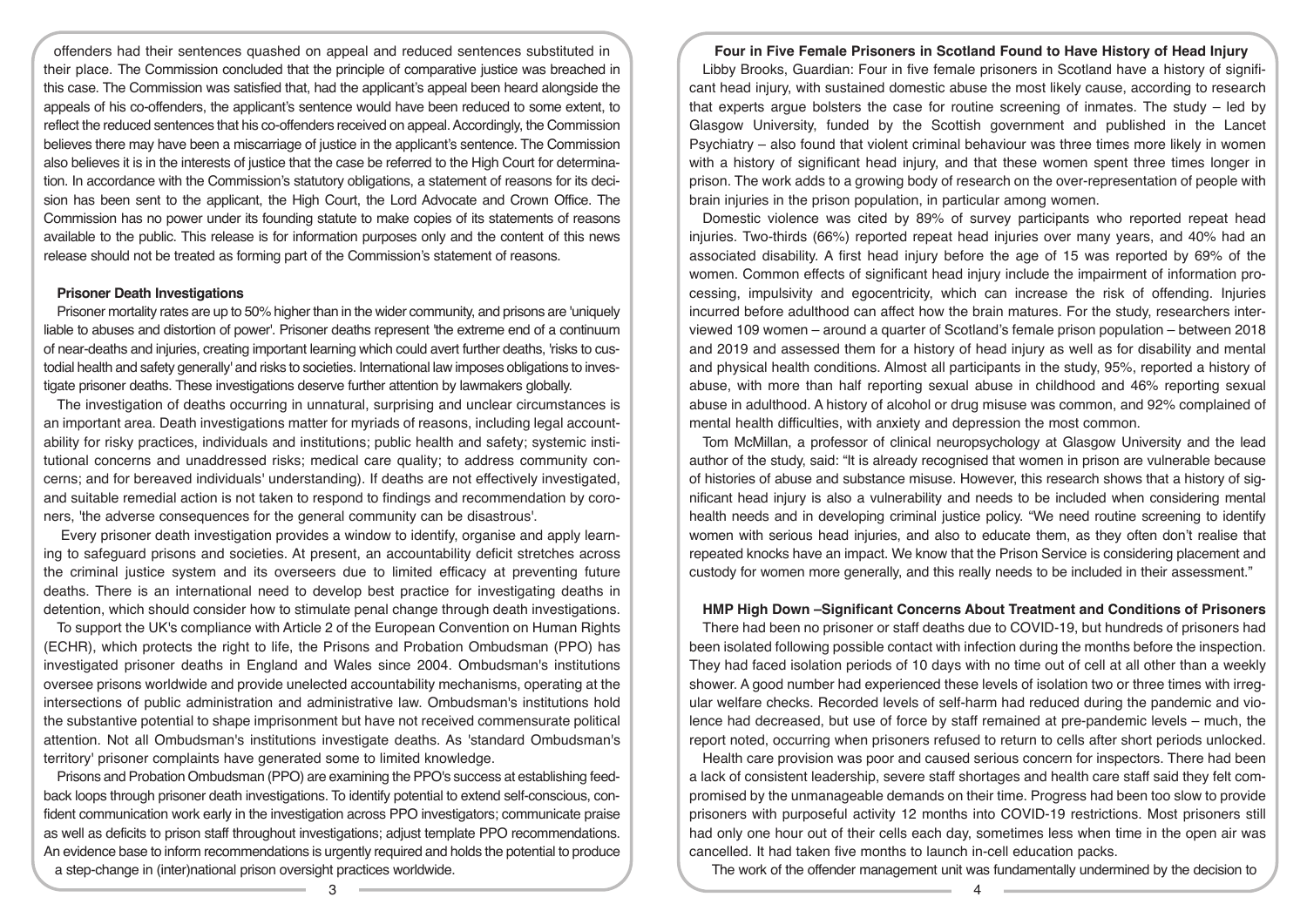reverse the prison's change of function. There was little contact between prison offender managers and prisoners and there was a large backlog of assessments of prisoners' risk and needs. However, there was a good focus on the release of high-risk prisoners, though staffing difficulties had prevented staff from listening to the calls of prisoners who required public protection monitoring.

Overall, Mr Taylor said: "We found a troubled prison confronting difficult, long-term challenges. It is a serious indictment of HMPPS leadership that the governor and her team should have been asked to spend so much of the pandemic distracted by a change in function which was ultimately suspended. The prison leadership need an early, definite and final decision on the future direction of the establishment and category C prisoners who were brought to High Down deserve to know how their needs will be met to help them emerge from prison with less risk of reoffending."

#### **MA v Secretary for Justice, HMPs Whatton & Stafford & MB**

By these proceedings, MA ("the Claimant") challenges the decisions of the Secretary of State for Justice ("the First Defendant"), of the Governor of HMP Whatton ("the Second Defendant") and of the Governor of HMP Stafford ("the Third Defendant") (together "the Defendants") to refuse, and to continue to refuse, both telephone and audio contact and any inter-prison visits between the Claimant and her wife, MB ("the Interested Party"). Those decisions were first taken on 5 September 2017, and most recently on 4 March 2020. The Claimant further seeks declarations that prior refusal of any contact (including by written correspondence) between her and the Interested Party was unlawful.

Factual Background: The Claimant and the Interested Party are each serving sentences of imprisonment for public protection for sexual offences. They are currently in different prisons. They are married to each other. They met at HMP Whatton in around June 2015. At the time of sentence, both of them identified as men. Each of the Claimant and the Interested Party now identifies as a woman. The Claimant was formerly known as C. The Interested Party was formerly known as D. On 22 April 2013, she changed her name by deed poll to E. In May 2017 HMP Whatton accepted her change of name to MB. The Claimant and the Interested Party became engaged in 2015 and they married on 29 June 2017. Shortly after they were married, the Claimant was moved to HMP Stafford. Since then they have wished to maintain contact with each other. Initially all contact was refused. Subsequently, consequent upon a report by the Prisons and Probation Ombudsman "("PPO"), they have been allowed contact by written correspondence. However contact by telephone and by inter-prison visit remains refused. By letter dated 4 March 2020 ("the Decision"), the Second Defendant confirmed the position. The position of all three Defendants is aligned. The Second Defendant has taken the lead in the decisions. The current governor is Dr Lynn Saunders. She has given evidence by witness statement. HMP Whatton is a specialist category C prison exclusively for people convicted of sexual offences. The prison runs a number of accredited offending behaviour programmes.

*The Claimant's Challenge:* first, the continued refusal of the Defendants to permit any form of telephone or audio contact, or of inter-prison visits, with the Interested Party; and secondly, the past prohibition of written correspondence between July 2017 and 2020 and the ongoing restriction and delay in the exchange of written correspondence. She does so on the grounds that the Defendants' conduct is in breach of relevant policy as a matter of public law and that it amounts to an unjustified interference with her rights to a private and family life under Article 8 European Convention on Human Rights ("ECHR"). The challenge is supported by the

Interested Party, who has brought her own separate application for judicial review (CO/3232/2019), on similar grounds. By consent, those proceedings have been stayed on agreed terms, pending the outcome of these proceedings.

*The Parties' Arguments:* The Claimant seeks a declaration of violation of Article 8, a quashing order for any decision preventing contact, and mandatory orders that written correspondence be delivered without delay and that the Defendants shall facilitate inter-prison visits and inter-prison telephone contact on a regular basis. Further the Claimant seeks just satisfaction pursuant to section 8 of the 1998 Act. In accordance with the principles in Faulkner, supra, there should be an award of damages for the Claimant's anxiety, frustration and distress. There is evidence of this in the witness statements of the Claimant and the Interested Party.

The Defendants contend, first, there should be no mandatory order requiring phone calls or inter-prison visits to take place. At most there should be declaratory relief, leaving the matter for the Defendants to reassess in the light of updated facts. Secondly as regards just satisfaction, the Defendants had little to say. A monetary award is only made if necessary and in the present case public vindication of rights by way of a declaration as to the future is sufficient.

*Discussion and Analysis:* First, in the light of my conclusions on issues (1) and (2), in due course I will make declarations that the decisions restricting all telephone contact and interprison visits were contrary to Article 8 ECHR and in relation to inter-prison visits, in breach of policy, and thus unlawful. I will hear the parties on the precise terms of those declarations.

Secondly, I am not prepared to make mandatory orders requiring the Defendants to allow or facilitate telephone contact and inter-prison visits. It is for the Defendants to consider how matters can be taken forward, and under what conditions such contact and visits are appropriate to take place. The Defendants will understand from the declaratory relief and the terms of this judgment, that telephone contact and inter-prison visits are to be allowed, under appropriate conditions.

Thirdly, as to just satisfaction, I conclude that, in principle, there is to be an award of damages on this basis. Having read the Claimant's detailed account in her witness statement, I am quite satisfied that she has suffered substantial anxiety, frustration and distress over the period of a number of years, since she was moved to HMP Stafford. As was pointed out at the time, the attendance of the Claimant and the Interested Party at the hearing of this claim, each by video link from her prison, was the first time that this married couple had seen or heard each other in almost four years. I understand that the parties will endeavour to agree the amount of that award guided by awards made in Strasbourg and other cases. If not, then the matter can be referred back to court.

Conclusion: In the light of my conclusions in paragraphs 133, 141 and 150 above, the Claimant's claim in relation to the restrictions on telephone contact and prison visits with the Interested Party succeeds; her claim in relation to written correspondence is dismissed.

#### **Judges Must Consider Children's Welfare When Sentencing Mothers**

*Noah Robinson, Justice Gap:* The courts must consider the welfare of children when sentencing mothers, MPs have urged. The Joint Committee on Human Rights has drafted new clauses to the Police, Crime, Sentencing and Courts Bill in order to protect the right to family life of children when their mother is sentenced. 'When a mother is sentenced to prison, children themselves receive their own sentence to serve,' the report argues and sets out amendments to the Bill to give greater visibility to children when their mother is sentenced.

MPs and peers point out that it has raised the issue now over two parliaments. 'Children are hidden from sight because there is no central or consistent way of collecting information on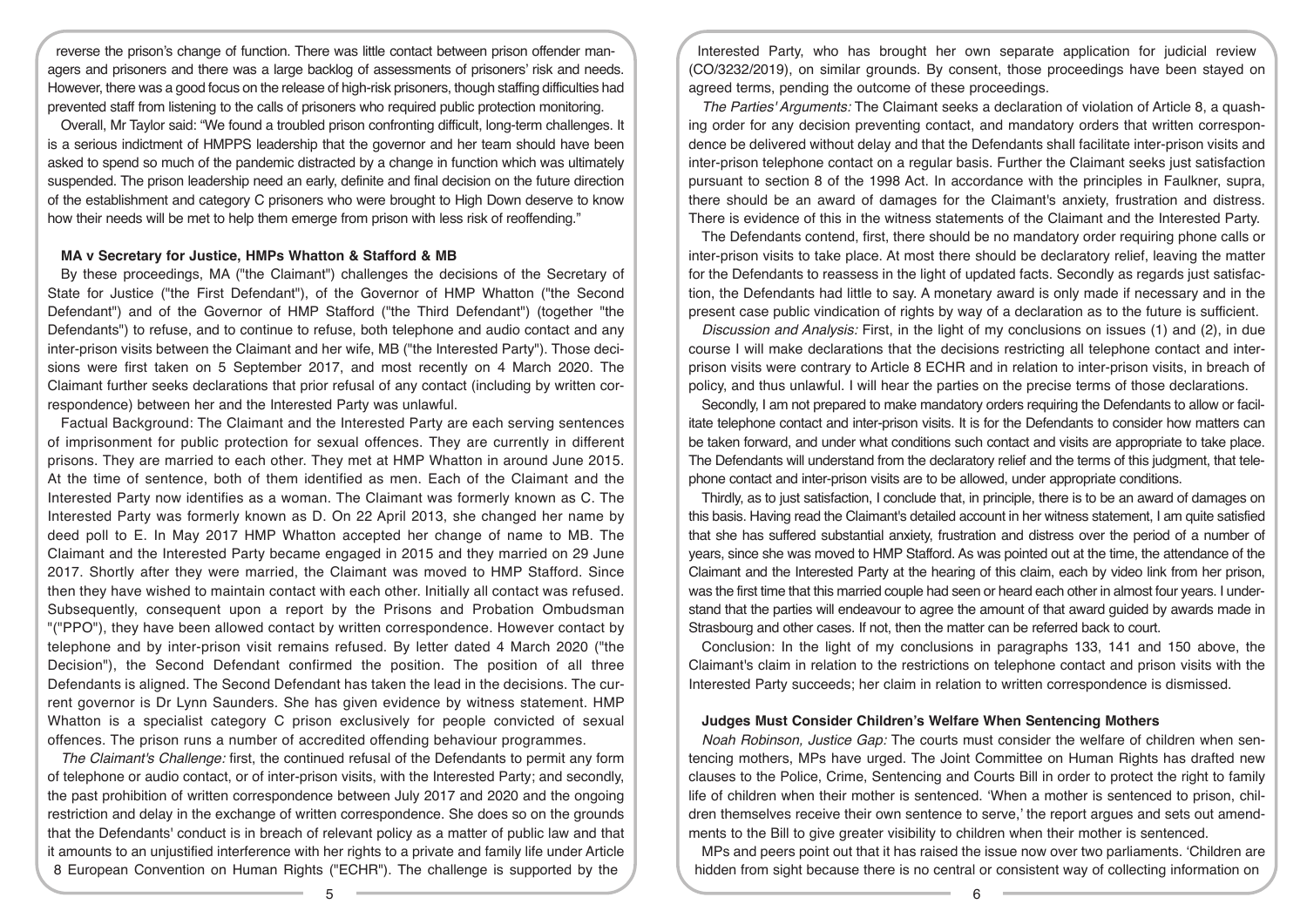children whose mother is sentenced to prison,' the report says. 'This has serious implications for the support available to the separated mother and her children, and impedes the design of services that are vital to support these children and go some way to ensuring that their right to family life is not breached.' Children's voices are 'too often ignored or not heard' when their mother is sentenced, despite case law and guidelines that should ensure that their best interests and welfare are considered.

The committee points out that that the issue engages with the right to family life, protected under Article 8 of the European Convention of Human Rights as a well as the UN Convention on the Rights of the Child. Proposed amendments include requiring a judge to have a copy of a pre-sentence report when considering the impact of a custodial sentence on the dependent child. In 2019, the committee called for change, including in prioritising data collection on the number of children whose mothers are in prison and increasing the visibility of children in the sentencing process. MPs and peers now argue that the new Police, Crime, Sentencing and Courts Bill is seen as an 'opportunity' for these areas to be addressed.

Despite Government promises in 2019 to 'establish more accurate metrics to capture centrally the number of pregnant women and new mothers in custody', the Committee notes their continued concern about the lack of data. 'The Government's insouciant approach continues to keep a group of children invisible,' the report describes. The Committee proposes an amendment requiring the Secretary of State to collect and publish data on the number of prisoners who are primary carers of a child and the number of children who have a primary carer in custody.

The report also describes how the Committee 'cannot see how the welfare… of children are being sufficiently considered' if it is not prioritised in the sentencing of a parent. The Committee argues that judges can only 'fulfil their obligation to weigh the Article 8 rights of a child when sentencing if they know that the child exists' and recommend that during sentencing, enquiries should be made to establish whether the offender is the primary carer of a child. Whilst there have been some minor changes to sentencing guidance, there are 'strong risks' that this continues to be 'too little to be effective'.

'A young child's separation from its mother when she's sent to prison risks lifelong damage to that crucial relationship,' commented Harriet Harman MP, chair of the Committee. 'Yet, too often, the child is invisible in the court process. This must change. Most mothers who are in prison have committed non-violent crimes. And it's appalling that there's so little concern for children that the Government doesn't even know how many children are suffering separation from their mother by imprisonment. There will be much backing from MPs from all parties for these law changes proposed by the Joint Committee on Human Rights.'

## **England and Wales Prisoners Taking Fewer Rehabilitation Courses**

Eric Allison and Jamie Grierson, Guardian: The number of accredited rehabilitation programmes started and completed by prisoners in England and Wales has significantly decreased, the Guardian can reveal, making the route to release more difficult for thousands of inmates. Between 2009 and 2019, the number of rehabilitative courses to tackle general offending that were started and completed fell 62%, despite the prison population increasing significantly in this time, data released under freedom of information laws reveals. The figures were uncovered by Donna Mooney, whose brother Tommy Nicol killed himself after being repeatedly refused access to courses he needed to gain his release while serving an imprisonment for public protection (IPP) sentence. She says the sharp decline in courses started and completed is clear evidence that the number of spaces available has been cut by the

Ministry of Justice (MoJ) The IPP sentence, under which offenders were handed a minimum term but no maximum term, was scrapped in 2012 but more than 3,000 prisoners remain locked up today under the regime, which a former supreme court justice recently described as "the greatest single stain on our criminal justice system".

Completion of rehabilitative courses is often a requirement by the Parole Board for release for IPP prisoners. Figures released by the MoJ show the number of starts and completions for courses designed to tackle general offending, such as "cognitive skills booster, enhanced thinking skills and thinking skills programme," fell between 2009 and 2019. However, there have been increases in the numbers starting and completing courses designed to tackle domestic violence and violence.

Mooney told the Guardian: "My brother died over five years ago and one of the main factors at play in his death was the fact he was denied access to the rehabilitation that was required in order for him to be released. Have any lessons been learned from my brothers death? My opinion is no. "How can you tell people that their release is dependent on them showing lowered risk through completion of accredited courses but then have these programme cut by more than half? People serving an IPP sentence have always struggled to access these courses, through no fault of their own, and this is made even harder year on year, pushing them ever further past their tariff release date." Nicol killed himself six years into his sentence after being jailed on a minimum four-year tariff. Of the 3,100 inmates serving under the terms of an IPP, 486 are 10 years or more over their minimum tariff, including a man who has served 15 years after receiving a tariff of four and a half months. Last year Mooney, with Shirley Debono and a small team, launched a charity, United Group for Reform of IPPs (Ungripp), which calls for the sentences to be abolished retrospectively and those sentenced under the law resentenced according to the principle of proportional punishment.

IPP sentences came attached with an indefinite licence period, meaning released offenders face recall to prison for the rest of their lives. While the number of unreleased prisoners is falling and stands at about 1,849, the number of recalled prisoners continues to rise and is about 1,338. John Podmore, a former governor of Brixton and Swaleside prisons, now a criminal justice consultant, said IPP inmates were lost in a "Kafkaesque chaos" in which they are perceived as a risk because their mental and physical health is deteriorating due to their continued incarceration. He said: "It is time to switch the burden of proof away from prisoners unable to obtain help and interventions in custody, exacerbated by almost a year of uninterrupted solitary confinement. All those subject to the sentences should be released at the end of their tariff unless the Prison and Probation Service can prove they still pose a risk."

In January the Home Office and MoJ minister Chris Philp was reported to have told MPs it was an "historical anomaly" that more than 3,000 people remained in custody on indefinite sentences, but there were no immediate proposals to make changes. Officials said the main reasons for the apparent reduction in the number of accredited programmes in custody since 2010 was that responsibility for running substance misuse accredited programmes had transferred from the Prison Service to the NHS, and investment in programmes has remained broadly stable. An MoJ spokesperson said: "Investment in accredited programmes hasn't changed over the last decade and IPP prisoners are prioritised, but the independent Parole Board decides when IPP prisoners are released and completion of a course is only a part of that decision. The number of IPP prisoners has fallen by two-thirds since 2012 and we continue to support those struggling to progress."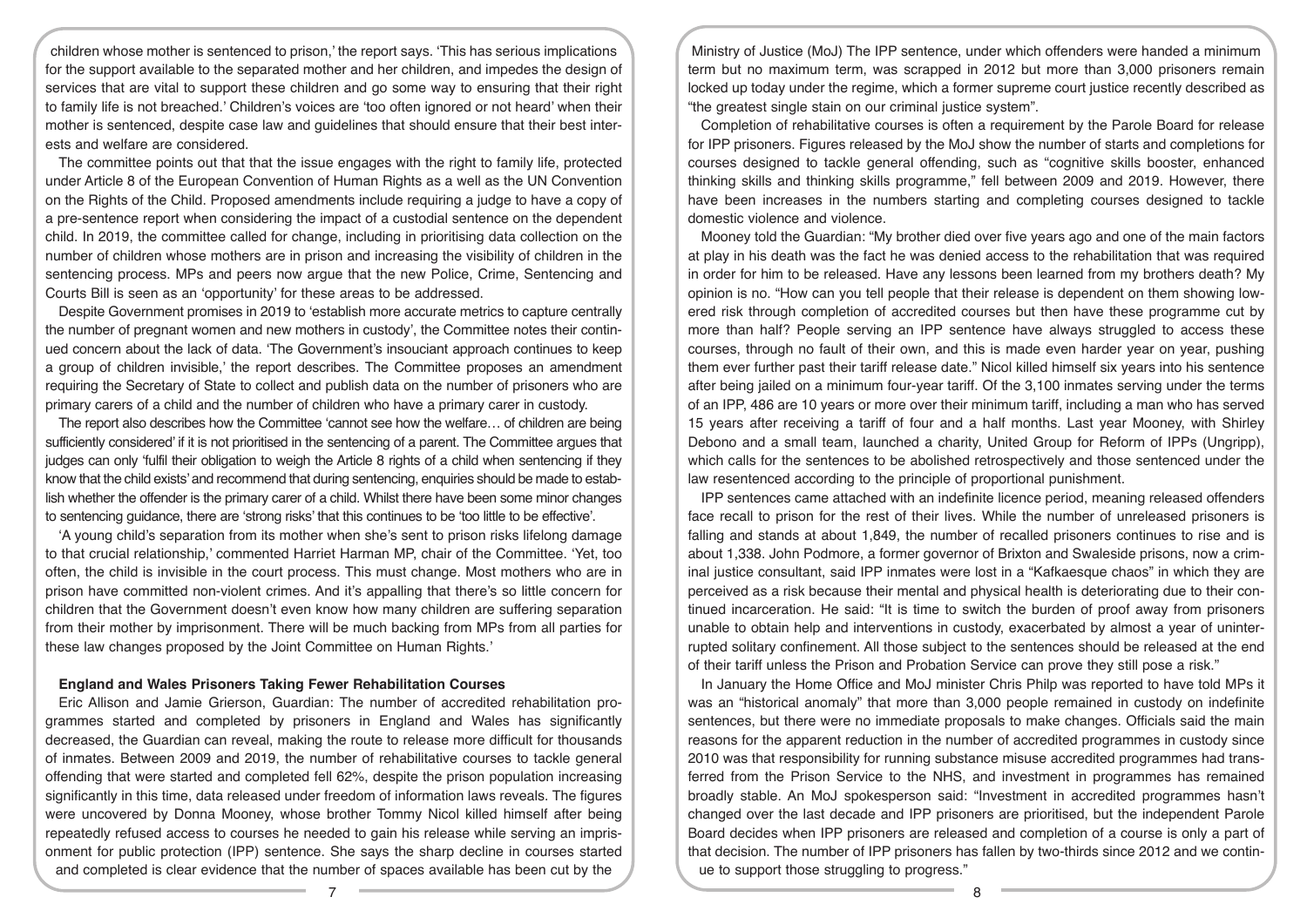#### **USA: Half-Brothers Receive \$75m Payout For Wrongful Conviction 30 Years Ago**

Scottish Legal News: Two men in North Carolina who were wrongfully convicted of the rape and murder of a young girl more than three decades ago have received a \$75 million payout, believed to be the largest in US history. Henry McCollum and Leon Brown, who are intellectually disabled halfbrothers, spent decades on death row until they were exonerated by DNA evidence in 2014. Coerced as teenagers into signing false confessions written by law enforcement officers, Mr McCollum spent 31 years on death row, becoming the longest serving death row inmate in North Carolina. Mr Brown, who was 16 when he was convicted, was the state's youngest person on death row.

A jury in the United States District Court for the Eastern District of North Carolina last week returned a verdict totalling \$75 million against the State Bureau of Investigation agents who violated their civil rights, comprised of \$31 million of compensatory damages for each brother and \$13 million in punitive damages. Prior to the verdict, Roberson County, North Carolina Sheriff's Department and two of its officers agreed to pay the brothers \$9 million for their part in the miscarriage of justice and to avoid having the case go to the jury against them.

Des Hogan, partner at Hogan Lovells, which represented the brothers on a pro bono basis, said: "Henry and Leon lost more than 31 years of their lives, and suffered enormously during this long incarceration for a crime they did not commit. "You can't put a price on this loss, but we are grateful that defendants have been forced to acknowledge this travesty of injustice and a strong message has been sent in North Carolina and around the country that coercive interrogations and covering up police misconduct will not be tolerated."

#### **Louisville Detective Mark Handy Sent to Prison For Putting Away Innocent Men**

Andrew Wolfson, Courier Journal : With some of his victims sitting behind him Tuesday 18th May 2021 in the courtroom, disgraced former Louisville Detective Mark Handy offered no apologies for helping send four innocent men to prison. On his 62nd birthday, he admitted he had perjured himself in one of the cases and tampered with evidence in another. Showing no emotion, he was led away to jail by a deputy sheriff after Jefferson Circuit Judge Olu Stevens sentenced him to one year in prison under a plea bargain that prohibits him from seeking probation.

Edwin Chandler, who spent 10 years in prison because of Handy's lies, said he took no joy in seeing Handy taken off to jail. "Nothing can replace what I have lost," he told Stevens. Reading from a brief statement, Chandler said the "criminal justice system is broken" and recounted how he fought for nearly 30 years for justice. He also told how local and federal prosecutors knew for years about Handy's crimes took no action against him, allowing him to continue to wear the badge as a detective and later a deputy sheriff. Chandler praised former Louisville cold-case Detective Denny Butler and Special Prosecutor Shane Young for finally bringing Handy to justice. Handy's lawyer, Brian Butler, told reporters Handy never meant to send innocent people to prison. "He said something that wasn't true," Butler said of Handy's testimony in Chandler's trial, "and the result was tragic." Butler didn't address the other cases. He said his client had no fear of prison because he started his career as a corrections officer.

Later, on the street outside the courthouse, Chandler joined with others who have been wrongfully convicted to demand that the Department of Justice investigate civil rights violations in Louisville. Butler noted that Handy is one of only two officers held to account in 201 wrongful homicide convictions since 1990 in Kentucky, Illinois and Oklahoma. He said taxpayers in those states paid a combined \$417.3 million to settle 74 cases. A former state lawmaker. Butler called for the Justice Department to investigate every federal civil rights lawsuit

that results in a settlement and to issue a public report on the cause and recommendations to improve the system. The city of Louisville already paid Chandler an \$8.5 million settlement after his lawyers showed Handy fed Chandler facts to use in his confession and taped over surveillance video that might have pointed to the real killer.

The city is still on the hook for millions of dollars more in pending lawsuits filed by three others — Keith West, Jeff Clark and Keith Hardin — who claim Handy violated their civil rights. West spent nearly seven years behind bars for the shooting deaths of two men he said he killed in self-defense when they tried to kidnap and rape him. Handy admitted that he taped over a statement from a key witness. Stevens refused in 2019 to overturn West's two manslaughter convictions, but former Gov. Matt Bevin pardoned him later that year.

Handy was the lead detective in the case against Hardin and Clark, who were convicted in the 1992 slaying of teenager Rhonda Warford. Handy testified that Hardin admitted sacrificing animals as part of a satanic ritual and later decided that he wanted to "do a human." But a judge ruled in 2016 that Handy wasn't credible, citing his misconduct in the Chandler case and other evidence. Clark and Hardin were released after 22 years in prison, and citing its duty to do justice, the state attorney general's office dropped the case.

Chandler, who was convicted in 1995 for the robbery and murder of convenience store clerk Brenda Whitfield, was exonerated in 2009 with the help of new fingerprint technology that identified another suspect, Percy Phillips, 54. Phillips was subsequently charged with murder in a case that is still pending. Butler recommended in 2009 that Handy be prosecuted for perjury in Chandler's case, but Commonwealth's Attorney Dave Stengel said there wasn't enough evidence to win a conviction and his successor, Tom Wine, in 2016 reached the same conclusion.

The U.S. Attorney's Office also considered prosecuting Handy in 2017 but dropped the case, Butler said. Acting U.S. Attorney Michael Bennett declined to comment. Finally, the Metro Council in 2018 voted to ask Kentucky Attorney General Andy Beshear to appoint a special prosecutor, and he assigned Young, the Hardin County commonwealth's attorney, to the case. Two months later, the grand jury indicted Handy. 'I made the call': Ex-police chief defends Breonna Taylor officer discipline Young said it took him four hours to decide Handy should be charged and that he asked the U.S. Justice Department to investigate why he wasn't prosecuted earlier. Handy was finally indicted in September 2019, with both the prosecution and defense agreeing to give him probation. Both said his plea to a felony was sufficient punishment because it would make him ineligible to ever serve again in law enforcement. But in a passionate letter to Stevens, County Attorney Mike O'Connell said Handy committed a "grave human rights violation" and that probation would be "manifestly against the public interest." Stevens rejected the proposed deal, calling Handy's crime a "breach of public trust." That led to the second plea agreement requiring Handy to serve a year in prison.

# **Unaccountability – The Disease within Government**

Pierre Janelle diagnosed the root cause of The Catholic Reformation as "anarchy the disease within the church". It is my contention that unaccountability is the disease within Government and the root cause of many of its shortcomings today. Unaccountability means the reluctance of the Government to be held to account by Parliament, the courts, constitutional conventions or international law. It means that the Government does not have to answer to anyone, other than the electorate, for its actions, as if that electoral mandate frees it of scrutiny under other elements of the constitution. This is being done under the guise, in the words of the Queen's speech,